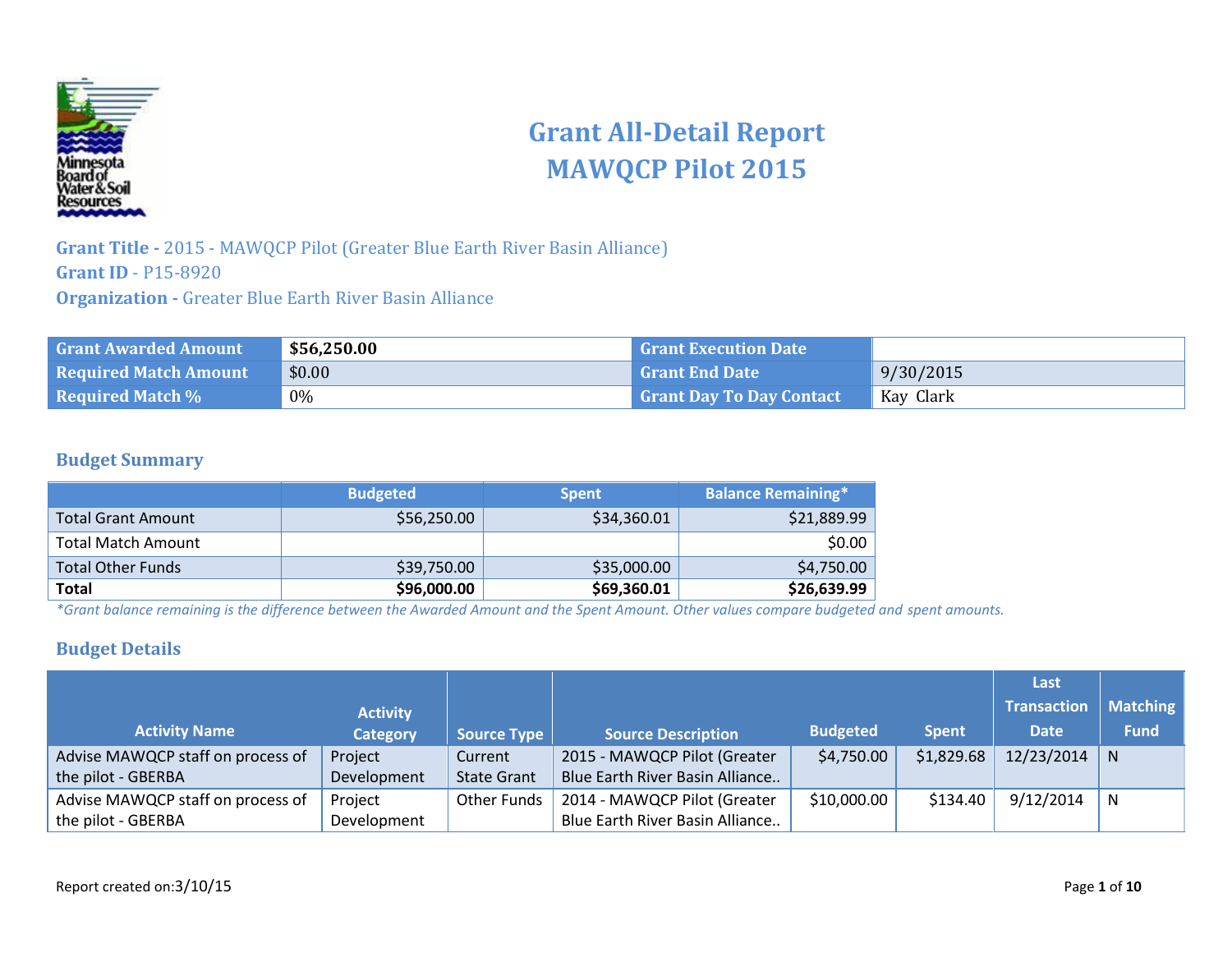|                                       |                 |                    |                                 |                 |              | Last               |                 |
|---------------------------------------|-----------------|--------------------|---------------------------------|-----------------|--------------|--------------------|-----------------|
|                                       | <b>Activity</b> |                    |                                 |                 |              | <b>Transaction</b> | <b>Matching</b> |
| <b>Activity Name</b>                  | <b>Category</b> | <b>Source Type</b> | <b>Source Description</b>       | <b>Budgeted</b> | <b>Spent</b> | <b>Date</b>        | <b>Fund</b>     |
| Advise MAWQCP staff on process of     | Project         | <b>Other Funds</b> | 2014 - MAWQCP Pilot (Greater    | \$10,000.00     | \$250.00     | 9/12/2014          | N               |
| the pilot - GBERBA                    | Development     |                    | Blue Earth River Basin Alliance |                 |              |                    |                 |
| Advise MAWQCP staff on process of     | Project         | <b>Other Funds</b> | 2014 - MAWQCP Pilot (Greater    | \$10,000.00     | \$254.25     | 9/12/2014          | $\mathsf{N}$    |
| the pilot - GBERBA                    | Development     |                    | Blue Earth River Basin Alliance |                 |              |                    |                 |
| Advise MAWQCP staff on process of     | Project         | <b>Other Funds</b> | 2014 - MAWQCP Pilot (Greater    | \$10,000.00     | \$271.67     | 9/12/2014          | N               |
| the pilot - GBERBA                    | Development     |                    | Blue Earth River Basin Alliance |                 |              |                    |                 |
| Advise MAWQCP staff on process of     | Project         | <b>Other Funds</b> | 2014 - MAWQCP Pilot (Greater    | \$10,000.00     | \$500.00     | 9/12/2014          | ${\sf N}$       |
| the pilot - GBERBA                    | Development     |                    | Blue Earth River Basin Alliance |                 |              |                    |                 |
| Advise MAWQCP staff on process of     | Project         | <b>Other Funds</b> | 2014 - MAWQCP Pilot (Greater    | \$10,000.00     | \$521.67     | 9/12/2014          | $\mathsf{N}$    |
| the pilot - GBERBA                    | Development     |                    | Blue Earth River Basin Alliance |                 |              |                    |                 |
| Advise MAWQCP staff on process of     | Project         | <b>Other Funds</b> | 2014 - MAWQCP Pilot (Greater    | \$10,000.00     | \$643.10     | 9/12/2014          | $\mathsf{N}$    |
| the pilot - GBERBA                    | Development     |                    | Blue Earth River Basin Alliance |                 |              |                    |                 |
| Advise MAWQCP staff on process of     | Project         | <b>Other Funds</b> | 2014 - MAWQCP Pilot (Greater    | \$10,000.00     | \$676.00     | 9/12/2014          | ${\sf N}$       |
| the pilot - GBERBA                    | Development     |                    | Blue Earth River Basin Alliance |                 |              |                    |                 |
| Advise MAWQCP staff on process of     | Project         | <b>Other Funds</b> | 2014 - MAWQCP Pilot (Greater    | \$10,000.00     | \$1,080.20   | 9/12/2014          | $\mathsf{N}$    |
| the pilot - GBERBA                    | Development     |                    | Blue Earth River Basin Alliance |                 |              |                    |                 |
| Advise MAWQCP staff on process of     | Project         | <b>Other Funds</b> | 2014 - MAWQCP Pilot (Greater    | \$10,000.00     | \$1,680.00   | 9/12/2014          | N               |
| the pilot - GBERBA                    | Development     |                    | Blue Earth River Basin Alliance |                 |              |                    |                 |
| Advise MAWQCP staff on process of     | Project         | <b>Other Funds</b> | 2014 - MAWQCP Pilot (Greater    | \$10,000.00     | \$1,876.71   | 9/12/2014          | N               |
| the pilot - GBERBA                    | Development     |                    | Blue Earth River Basin Alliance |                 |              |                    |                 |
| Advise MAWQCP staff on process of     | Project         | <b>Other Funds</b> | 2014 - MAWQCP Pilot (Greater    | \$10,000.00     | \$2,112.00   | 9/12/2014          | N.              |
| the pilot - GBERBA                    | Development     |                    | Blue Earth River Basin Alliance |                 |              |                    |                 |
| Advise MAWQCP staff on progress of    | Administration  | <b>Other Funds</b> | 2015 - MAWQCP Pilot (Greater    | \$4,750.00      |              |                    | $\mathsf{N}$    |
| the pilot                             | /Coordination   |                    | Blue Earth River Basin Alliance |                 |              |                    |                 |
| <b>Conduct MAWQCP Assessment Tool</b> | Technical/Engi  | Current            | 2015 - MAWQCP Pilot (Greater    | \$35,000.00     | \$24,114.52  | 12/23/2014         | N               |
| on fields, establish plans,           | neering         | <b>State Grant</b> | Blue Earth River Basin Alliance |                 |              |                    |                 |
| recommend practices and solicit       | Assistance      |                    |                                 |                 |              |                    |                 |
| feedback                              |                 |                    |                                 |                 |              |                    |                 |
| <b>Conduct MAWQCP Assessment Tool</b> | Technical/Engi  | <b>Other Funds</b> | 2014 - MAWQCP Pilot (Greater    | \$20,000.00     | \$68.35      | 9/12/2014          | $\mathsf{N}$    |
| on fields, establish plans,           | neering         |                    | Blue Earth River Basin Alliance |                 |              |                    |                 |
| recommend practices and solicit       | Assistance      |                    |                                 |                 |              |                    |                 |
| feedback                              |                 |                    |                                 |                 |              |                    |                 |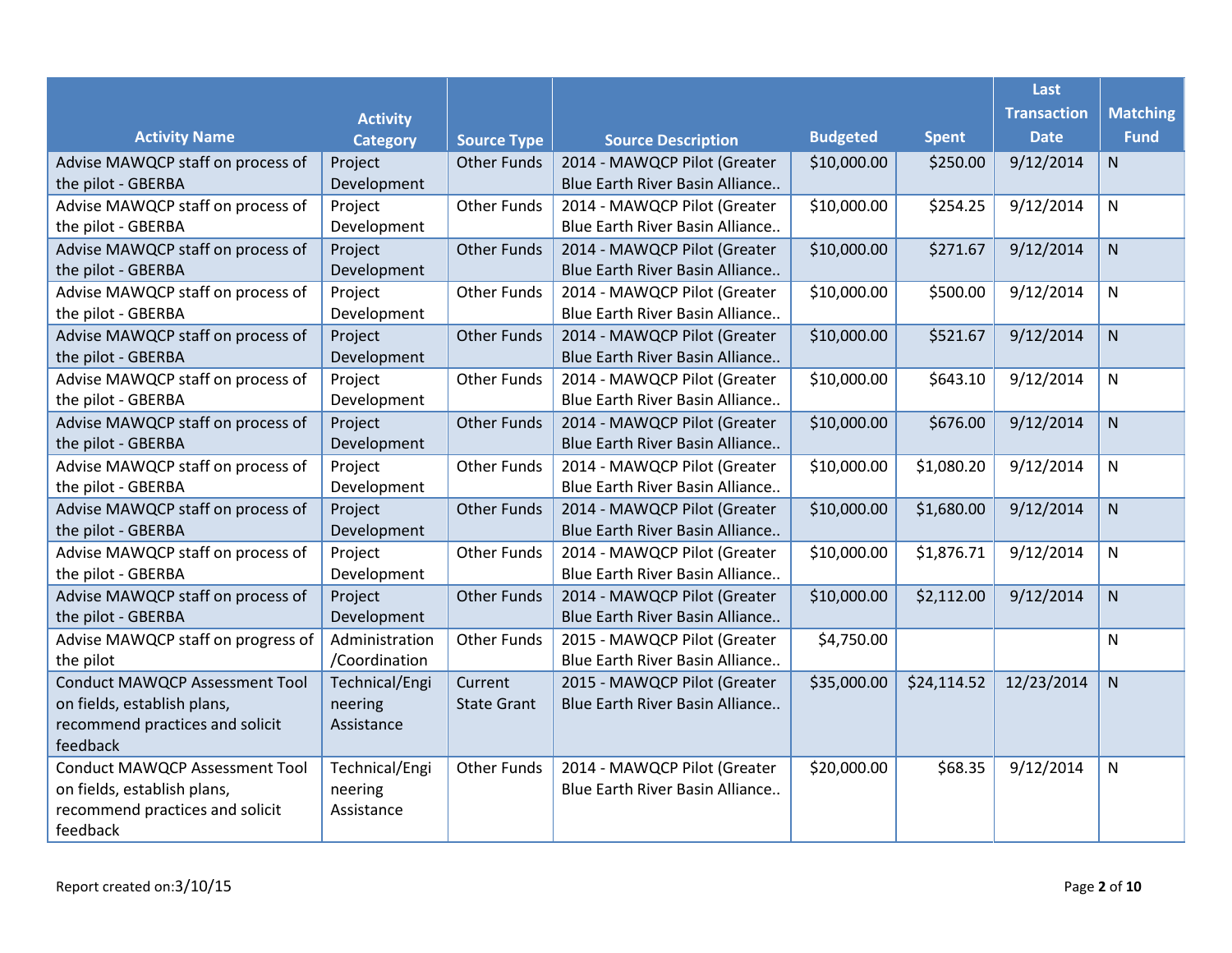|                                                                                                                     |                                         |                    |                                                                 |                 |              | Last               |                 |
|---------------------------------------------------------------------------------------------------------------------|-----------------------------------------|--------------------|-----------------------------------------------------------------|-----------------|--------------|--------------------|-----------------|
|                                                                                                                     | <b>Activity</b>                         |                    |                                                                 |                 |              | <b>Transaction</b> | <b>Matching</b> |
| <b>Activity Name</b>                                                                                                | <b>Category</b>                         | <b>Source Type</b> | <b>Source Description</b>                                       | <b>Budgeted</b> | <b>Spent</b> | <b>Date</b>        | <b>Fund</b>     |
| <b>Conduct MAWQCP Assessment Tool</b><br>on fields, establish plans,<br>recommend practices and solicit<br>feedback | Technical/Engi<br>neering<br>Assistance | <b>Other Funds</b> | 2014 - MAWQCP Pilot (Greater<br>Blue Earth River Basin Alliance | \$20,000.00     | \$115.68     | 9/12/2014          | N               |
| <b>Conduct MAWQCP Assessment Tool</b><br>on fields, establish plans,<br>recommend practices and solicit<br>feedback | Technical/Engi<br>neering<br>Assistance | <b>Other Funds</b> | 2014 - MAWQCP Pilot (Greater<br>Blue Earth River Basin Alliance | \$20,000.00     | \$123.58     | 9/12/2014          | N               |
| <b>Conduct MAWQCP Assessment Tool</b><br>on fields, establish plans,<br>recommend practices and solicit<br>feedback | Technical/Engi<br>neering<br>Assistance | <b>Other Funds</b> | 2014 - MAWQCP Pilot (Greater<br>Blue Earth River Basin Alliance | \$20,000.00     | \$134.40     | 9/12/2014          | N               |
| <b>Conduct MAWQCP Assessment Tool</b><br>on fields, establish plans,<br>recommend practices and solicit<br>feedback | Technical/Engi<br>neering<br>Assistance | <b>Other Funds</b> | 2014 - MAWQCP Pilot (Greater<br>Blue Earth River Basin Alliance | \$20,000.00     | \$176.10     | 9/12/2014          | N               |
| <b>Conduct MAWQCP Assessment Tool</b><br>on fields, establish plans,<br>recommend practices and solicit<br>feedback | Technical/Engi<br>neering<br>Assistance | <b>Other Funds</b> | 2014 - MAWQCP Pilot (Greater<br>Blue Earth River Basin Alliance | \$20,000.00     | \$203.45     | 9/12/2014          | N               |
| <b>Conduct MAWQCP Assessment Tool</b><br>on fields, establish plans,<br>recommend practices and solicit<br>feedback | Technical/Engi<br>neering<br>Assistance | <b>Other Funds</b> | 2014 - MAWQCP Pilot (Greater<br>Blue Earth River Basin Alliance | \$20,000.00     | \$270.00     | 9/12/2014          | $\mathsf{N}$    |
| <b>Conduct MAWQCP Assessment Tool</b><br>on fields, establish plans,<br>recommend practices and solicit<br>feedback | Technical/Engi<br>neering<br>Assistance | <b>Other Funds</b> | 2014 - MAWQCP Pilot (Greater<br>Blue Earth River Basin Alliance | \$20,000.00     | \$327.02     | 9/12/2014          | N               |
| <b>Conduct MAWQCP Assessment Tool</b><br>on fields, establish plans,<br>recommend practices and solicit<br>feedback | Technical/Engi<br>neering<br>Assistance | <b>Other Funds</b> | 2014 - MAWQCP Pilot (Greater<br>Blue Earth River Basin Alliance | \$20,000.00     | \$362.30     | 9/12/2014          | N               |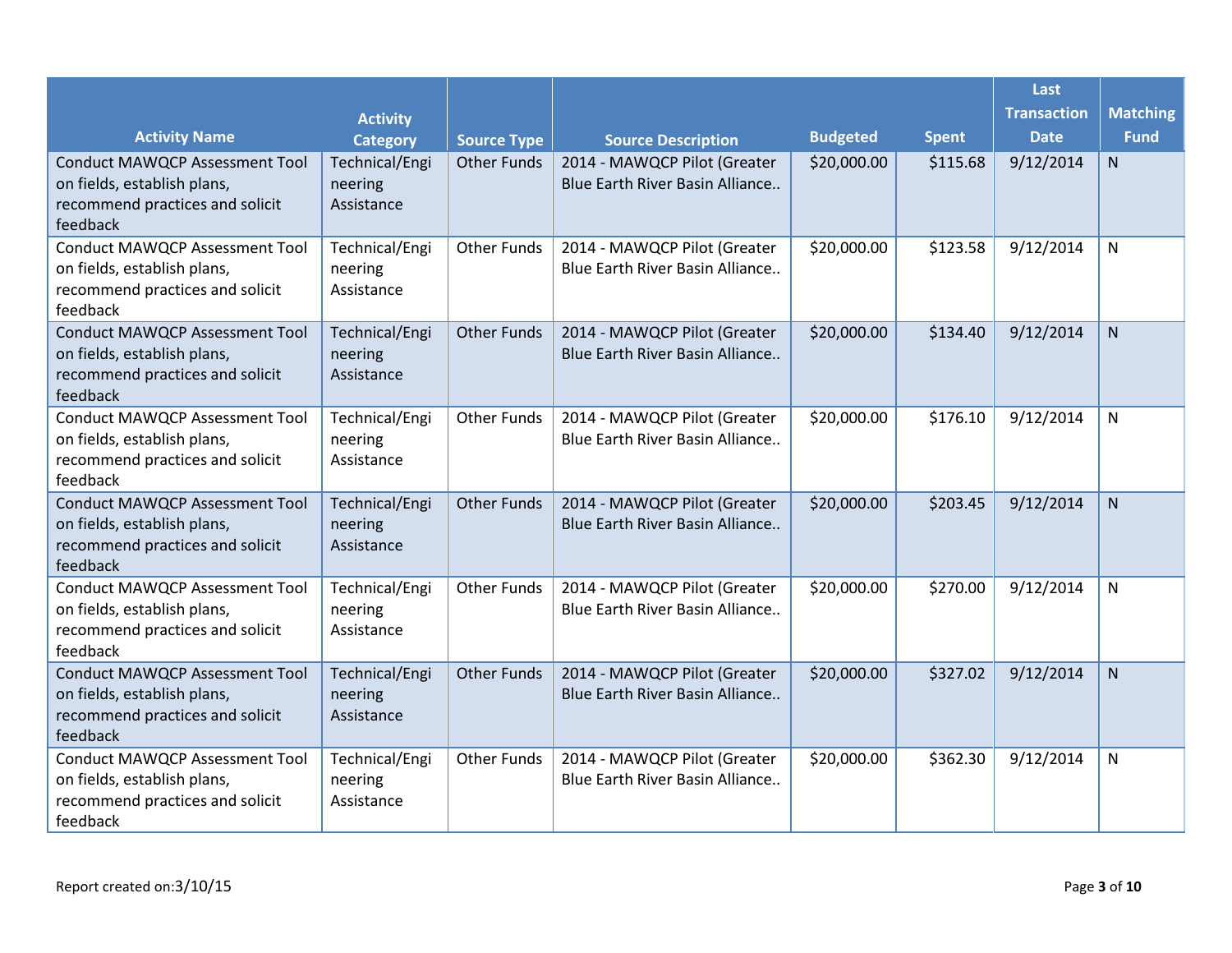|                                                                                                                     |                                         |                    |                                                                 |                 |              | Last               |                 |
|---------------------------------------------------------------------------------------------------------------------|-----------------------------------------|--------------------|-----------------------------------------------------------------|-----------------|--------------|--------------------|-----------------|
|                                                                                                                     | <b>Activity</b>                         |                    |                                                                 |                 |              | <b>Transaction</b> | <b>Matching</b> |
| <b>Activity Name</b>                                                                                                | <b>Category</b>                         | <b>Source Type</b> | <b>Source Description</b>                                       | <b>Budgeted</b> | <b>Spent</b> | <b>Date</b>        | <b>Fund</b>     |
| <b>Conduct MAWQCP Assessment Tool</b><br>on fields, establish plans,<br>recommend practices and solicit<br>feedback | Technical/Engi<br>neering<br>Assistance | <b>Other Funds</b> | 2014 - MAWQCP Pilot (Greater<br>Blue Earth River Basin Alliance | \$20,000.00     | \$406.43     | 9/12/2014          | N               |
| <b>Conduct MAWQCP Assessment Tool</b><br>on fields, establish plans,<br>recommend practices and solicit<br>feedback | Technical/Engi<br>neering<br>Assistance | <b>Other Funds</b> | 2014 - MAWQCP Pilot (Greater<br>Blue Earth River Basin Alliance | \$20,000.00     | \$509.60     | 9/12/2014          | N               |
| <b>Conduct MAWQCP Assessment Tool</b><br>on fields, establish plans,<br>recommend practices and solicit<br>feedback | Technical/Engi<br>neering<br>Assistance | <b>Other Funds</b> | 2014 - MAWQCP Pilot (Greater<br>Blue Earth River Basin Alliance | \$20,000.00     | \$639.34     | 9/12/2014          | N               |
| <b>Conduct MAWQCP Assessment Tool</b><br>on fields, establish plans,<br>recommend practices and solicit<br>feedback | Technical/Engi<br>neering<br>Assistance | <b>Other Funds</b> | 2014 - MAWQCP Pilot (Greater<br>Blue Earth River Basin Alliance | \$20,000.00     | \$687.79     | 9/12/2014          | N               |
| <b>Conduct MAWQCP Assessment Tool</b><br>on fields, establish plans,<br>recommend practices and solicit<br>feedback | Technical/Engi<br>neering<br>Assistance | <b>Other Funds</b> | 2014 - MAWQCP Pilot (Greater<br>Blue Earth River Basin Alliance | \$20,000.00     | \$1,236.98   | 9/12/2014          | N               |
| <b>Conduct MAWQCP Assessment Tool</b><br>on fields, establish plans,<br>recommend practices and solicit<br>feedback | Technical/Engi<br>neering<br>Assistance | <b>Other Funds</b> | 2014 - MAWQCP Pilot (Greater<br>Blue Earth River Basin Alliance | \$20,000.00     | \$1,352.72   | 9/12/2014          | $\mathsf{N}$    |
| <b>Conduct MAWQCP Assessment Tool</b><br>on fields, establish plans,<br>recommend practices and solicit<br>feedback | Technical/Engi<br>neering<br>Assistance | <b>Other Funds</b> | 2014 - MAWQCP Pilot (Greater<br>Blue Earth River Basin Alliance | \$20,000.00     | \$1,410.51   | 9/12/2014          | N               |
| <b>Conduct MAWQCP Assessment Tool</b><br>on fields, establish plans,<br>recommend practices and solicit<br>feedback | Technical/Engi<br>neering<br>Assistance | <b>Other Funds</b> | 2014 - MAWQCP Pilot (Greater<br>Blue Earth River Basin Alliance | \$20,000.00     | \$1,680.00   | 9/12/2014          | N               |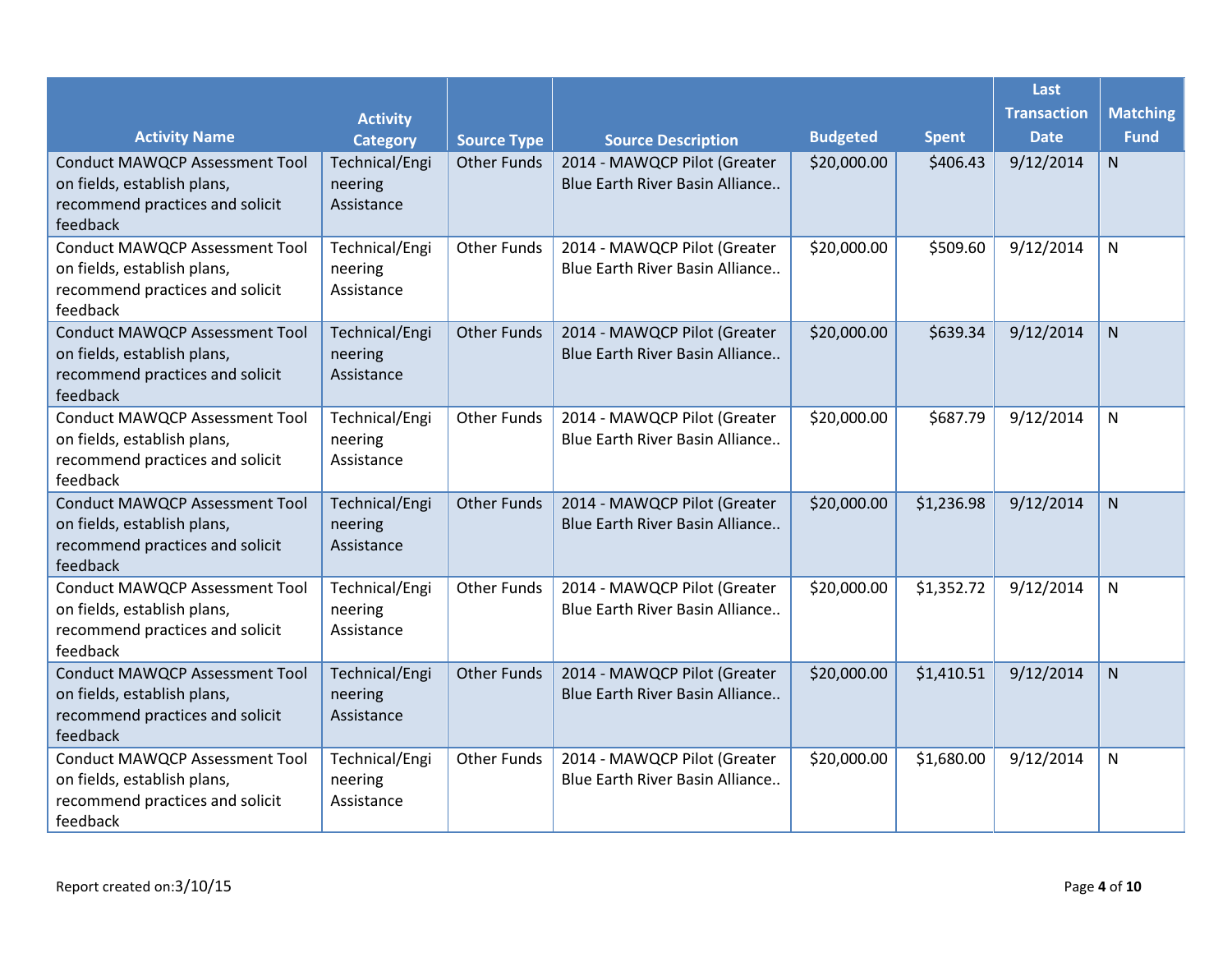|                                                                     |                           |                    |                                                                 |                 |              | Last               |                 |
|---------------------------------------------------------------------|---------------------------|--------------------|-----------------------------------------------------------------|-----------------|--------------|--------------------|-----------------|
|                                                                     | <b>Activity</b>           |                    |                                                                 |                 |              | <b>Transaction</b> | <b>Matching</b> |
| <b>Activity Name</b>                                                | <b>Category</b>           | <b>Source Type</b> | <b>Source Description</b>                                       | <b>Budgeted</b> | <b>Spent</b> | <b>Date</b>        | <b>Fund</b>     |
| <b>Conduct MAWQCP Assessment Tool</b>                               | Technical/Engi            | <b>Other Funds</b> | 2014 - MAWQCP Pilot (Greater                                    | \$20,000.00     | \$3,788.00   | 9/12/2014          | N               |
| on fields, establish plans,                                         | neering                   |                    | Blue Earth River Basin Alliance                                 |                 |              |                    |                 |
| recommend practices and solicit                                     | Assistance                |                    |                                                                 |                 |              |                    |                 |
| feedback                                                            |                           |                    |                                                                 |                 |              |                    |                 |
| <b>Conduct MAWQCP Assessment Tool</b>                               | Technical/Engi            | <b>Other Funds</b> | 2014 - MAWQCP Pilot (Greater                                    | \$20,000.00     | \$6,122.07   | 9/12/2014          | $\mathsf{N}$    |
| on fields, establish plans,                                         | neering                   |                    | Blue Earth River Basin Alliance                                 |                 |              |                    |                 |
| recommend practices and solicit                                     | Assistance                |                    |                                                                 |                 |              |                    |                 |
| feedback                                                            |                           |                    |                                                                 |                 |              |                    |                 |
| Determine strategies for publicizing                                | Project                   | Current            | 2015 - MAWQCP Pilot (Greater                                    | \$2,000.00      |              |                    | N               |
| the program                                                         | Development               | <b>State Grant</b> | Blue Earth River Basin Alliance                                 |                 |              |                    |                 |
| <b>Hire Pilot Project Staff</b>                                     | Agricultural              | Current            | 2015 - MAWQCP Pilot (Greater                                    | \$0.00          |              |                    | ${\sf N}$       |
|                                                                     | Practices                 | <b>State Grant</b> | Blue Earth River Basin Alliance                                 |                 |              |                    |                 |
| Hire Pilot Project Staff                                            | Agricultural              | <b>Other Funds</b> | 2014 - MAWQCP Pilot (Greater                                    | \$5,000.00      | \$77.19      | 4/11/2014          | N               |
|                                                                     | <b>Practices</b>          |                    | Blue Earth River Basin Alliance                                 |                 |              |                    |                 |
| Hire Pilot Project Staff                                            | Agricultural              | <b>Other Funds</b> | 2014 - MAWQCP Pilot (Greater                                    | \$5,000.00      | \$127.12     | 4/11/2014          | ${\sf N}$       |
|                                                                     | Practices                 |                    | Blue Earth River Basin Alliance                                 |                 |              |                    |                 |
| Hire Pilot Project Staff                                            | Agricultural              | <b>Other Funds</b> | 2014 - MAWQCP Pilot (Greater                                    | \$5,000.00      | \$4,795.69   | 4/11/2014          | N               |
|                                                                     | Practices                 |                    | Blue Earth River Basin Alliance                                 |                 |              |                    |                 |
| Identify and contact landowners to                                  | Project                   | Current            | 2015 - MAWQCP Pilot (Greater                                    | \$0.00          |              |                    | ${\sf N}$       |
| promote the program through                                         | Development               | <b>State Grant</b> | Blue Earth River Basin Alliance                                 |                 |              |                    |                 |
| interviews and certification process                                |                           |                    |                                                                 |                 |              |                    |                 |
| Identify and contact landowners to                                  | Project                   | <b>Other Funds</b> | 2014 - MAWQCP Pilot (Greater                                    | \$0.00          |              |                    | N               |
| promote the program through<br>interviews and certification process | Development               |                    | Blue Earth River Basin Alliance                                 |                 |              |                    |                 |
|                                                                     | Education/Info            | Current            |                                                                 | \$2,000.00      | \$286.45     | 10/15/2014         |                 |
| Obtain training to administer water<br>quality measurement tool     | rmation                   | <b>State Grant</b> | 2015 - MAWQCP Pilot (Greater<br>Blue Earth River Basin Alliance |                 |              |                    | ${\sf N}$       |
|                                                                     |                           |                    |                                                                 | \$0.00          |              |                    |                 |
| Obtain training to administer water<br>quality measurement tool     | Education/Info<br>rmation | <b>Other Funds</b> | 2014 - MAWQCP Pilot (Greater<br>Blue Earth River Basin Alliance |                 |              |                    | N               |
|                                                                     |                           | Current            |                                                                 |                 |              |                    |                 |
| Organize and facilitate project<br>advisory committee meetings      | Project<br>Development    | <b>State Grant</b> | 2015 - MAWQCP Pilot (Greater<br>Blue Earth River Basin Alliance | \$2,500.00      | \$85.08      | 11/14/2014         | N               |
| Organize and facilitate project                                     |                           |                    |                                                                 |                 |              |                    |                 |
|                                                                     | Project<br>Development    | <b>Other Funds</b> | 2014 - MAWQCP Pilot (Greater<br>Blue Earth River Basin Alliance | \$0.00          |              |                    | N               |
| advisory committee meetings                                         |                           |                    |                                                                 |                 |              |                    |                 |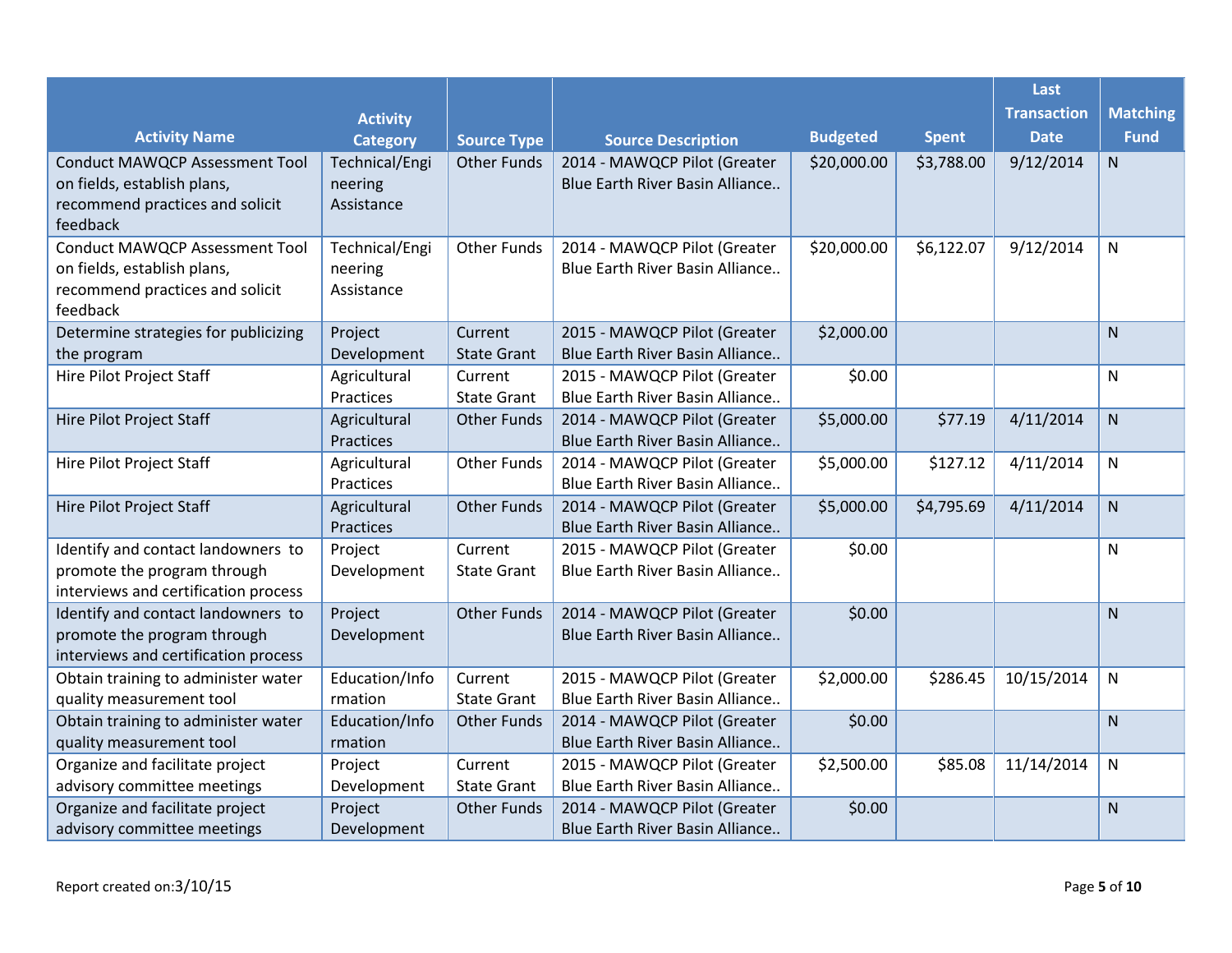|                                    |                 |                    |                                 |                 |              | Last               |             |
|------------------------------------|-----------------|--------------------|---------------------------------|-----------------|--------------|--------------------|-------------|
|                                    | <b>Activity</b> |                    |                                 |                 |              | <b>Transaction</b> | Matching    |
| <b>Activity Name</b>               | <b>Category</b> | <b>Source Type</b> | Source Description              | <b>Budgeted</b> | <b>Spent</b> | <b>Date</b>        | <b>Fund</b> |
| Provide bi-weekly progress reports | Administration  | Current            | 2015 - MAWQCP Pilot (Greater    | \$10,000.00     | \$8,044.28   | $12/31/2014$ N     |             |
| to MDA staff                       | /Coordination   | <b>State Grant</b> | Blue Earth River Basin Alliance |                 |              |                    |             |

## **Activity Details Summary**

| <b>Total Value</b> | <b>Unit</b> |  |
|--------------------|-------------|--|
|                    |             |  |

## **Grant Activity**

| <b>Grant Activity - Advise MAWQCP staff on process of the pilot - GBERBA</b> |                                             |  |  |  |
|------------------------------------------------------------------------------|---------------------------------------------|--|--|--|
| <b>Description</b>                                                           | Advise MAWQCP staff on process of the pilot |  |  |  |
| <b>Category</b>                                                              | PROJECT DEVELOPMENT                         |  |  |  |
| <b>Start Date</b>                                                            | <b>End Date</b>                             |  |  |  |
| <b>Rates and Hours</b>                                                       |                                             |  |  |  |
| <b>Actual Results</b>                                                        |                                             |  |  |  |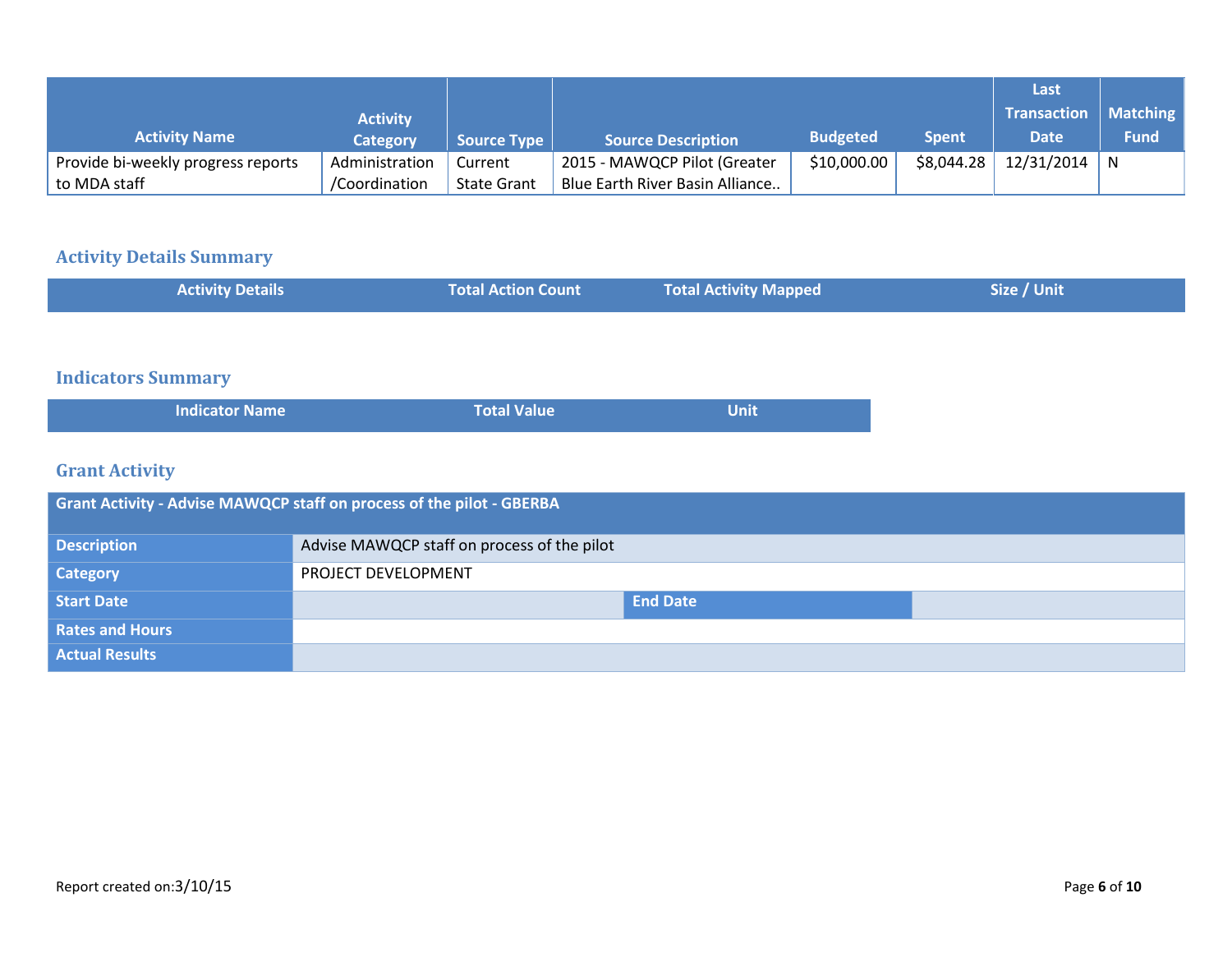|                        | <b>Grant Activity - Conduct MAWQCP Assessment Tool on fields, establish plans, recommend practices and solicit feedback</b> |
|------------------------|-----------------------------------------------------------------------------------------------------------------------------|
| <b>Description</b>     | With willing landowners, conduct MAWQCP Assessment Tool, establish comprehensive conservation plans, recommend              |
|                        | practices, and solicit feedback on the certification process.                                                               |
| <b>Category</b>        | TECHNICAL/ENGINEERING ASSISTANCE                                                                                            |
| <b>Start Date</b>      | <b>End Date</b>                                                                                                             |
| <b>Rates and Hours</b> |                                                                                                                             |
| <b>Actual Results</b>  |                                                                                                                             |

| Grant Activity - Determine strategies for publicizing the program |                                                  |  |  |  |
|-------------------------------------------------------------------|--------------------------------------------------|--|--|--|
| <b>Description</b>                                                | Determine strategies for publicizing the program |  |  |  |
| <b>Category</b>                                                   | PROJECT DEVELOPMENT                              |  |  |  |
| <b>Start Date</b>                                                 | <b>End Date</b>                                  |  |  |  |
| <b>Rates and Hours</b>                                            |                                                  |  |  |  |
| <b>Actual Results</b>                                             |                                                  |  |  |  |

| <b>Grant Activity - Hire Pilot Project Staff</b> |                               |  |
|--------------------------------------------------|-------------------------------|--|
| <b>Description</b>                               | Hire Pilot Project Staff      |  |
| <b>Category</b>                                  | <b>AGRICULTURAL PRACTICES</b> |  |
| Start Date                                       | <b>End Date</b>               |  |
| <b>Rates and Hours</b>                           |                               |  |
| <b>Actual Results</b>                            |                               |  |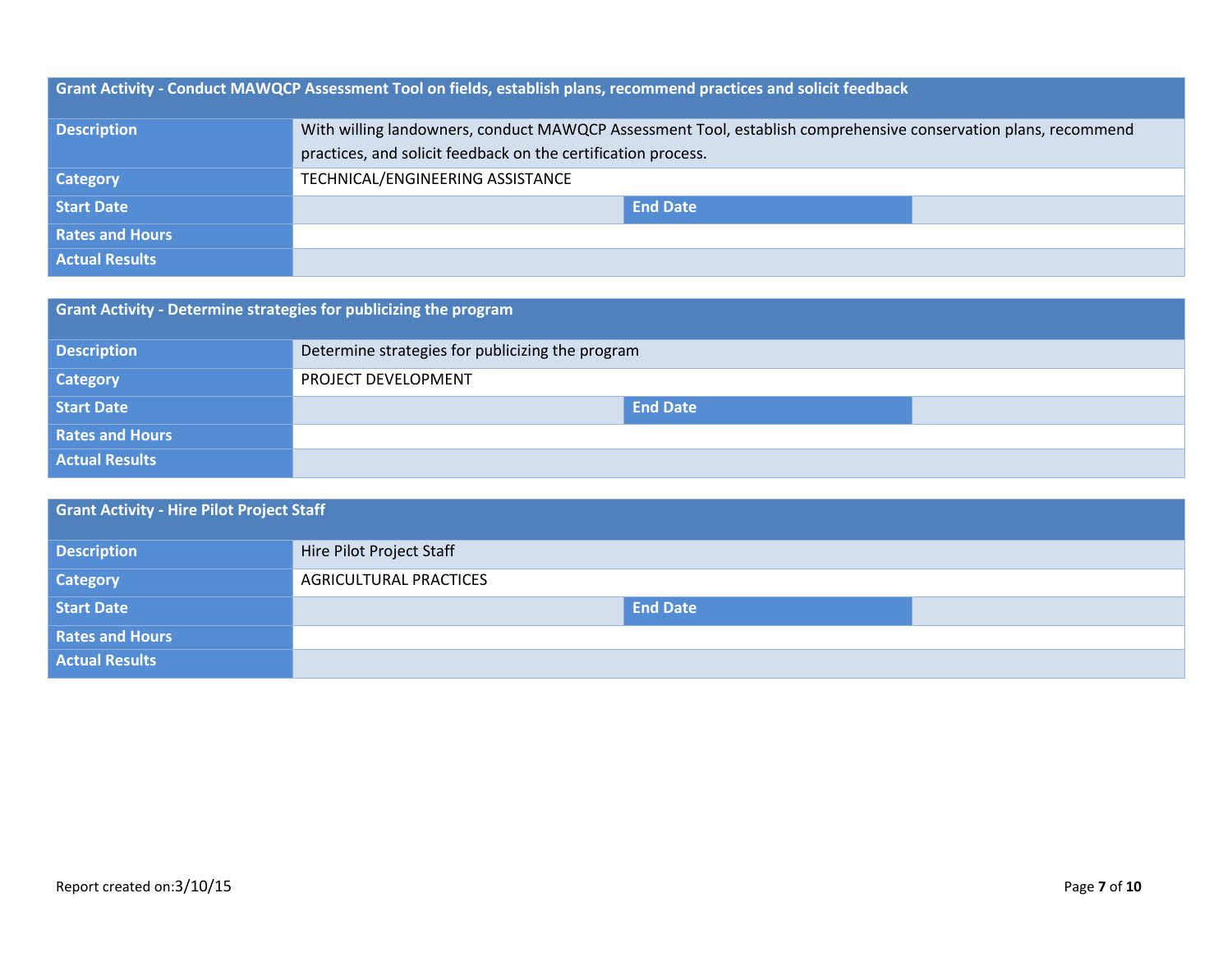| <b>Grant Activity - Identify and contact landowners to promote the program through interviews and certification process</b> |                                                                                                     |  |  |
|-----------------------------------------------------------------------------------------------------------------------------|-----------------------------------------------------------------------------------------------------|--|--|
| <b>Description</b>                                                                                                          | Identify and contact landowners to promote the program through interviews and certification process |  |  |
| <b>Category</b>                                                                                                             | PROJECT DEVELOPMENT                                                                                 |  |  |
| Start Date                                                                                                                  | <b>End Date</b>                                                                                     |  |  |
| <b>Rates and Hours</b>                                                                                                      |                                                                                                     |  |  |
| <b>Actual Results</b>                                                                                                       |                                                                                                     |  |  |

| Grant Activity - Obtain training to administer water quality measurement tool |                                                                                                       |  |
|-------------------------------------------------------------------------------|-------------------------------------------------------------------------------------------------------|--|
| <b>Description</b>                                                            | Obtain training to administer water quality measurement tool & other related certification procedures |  |
| <b>Category</b>                                                               | EDUCATION/INFORMATION                                                                                 |  |
| Start Date                                                                    | <b>End Date</b>                                                                                       |  |
| <b>Rates and Hours</b>                                                        |                                                                                                       |  |
| <b>Actual Results</b>                                                         |                                                                                                       |  |

| <b>Grant Activity - Organize and facilitate project advisory committee meetings</b> |                                                             |  |
|-------------------------------------------------------------------------------------|-------------------------------------------------------------|--|
| <b>Description</b>                                                                  | Organize and facilitate project advisory committee meetings |  |
| <b>Category</b>                                                                     | <b>PROJECT DEVELOPMENT</b>                                  |  |
| Start Date                                                                          | <b>End Date</b>                                             |  |
| <b>Rates and Hours</b>                                                              |                                                             |  |
| <b>Actual Results</b>                                                               |                                                             |  |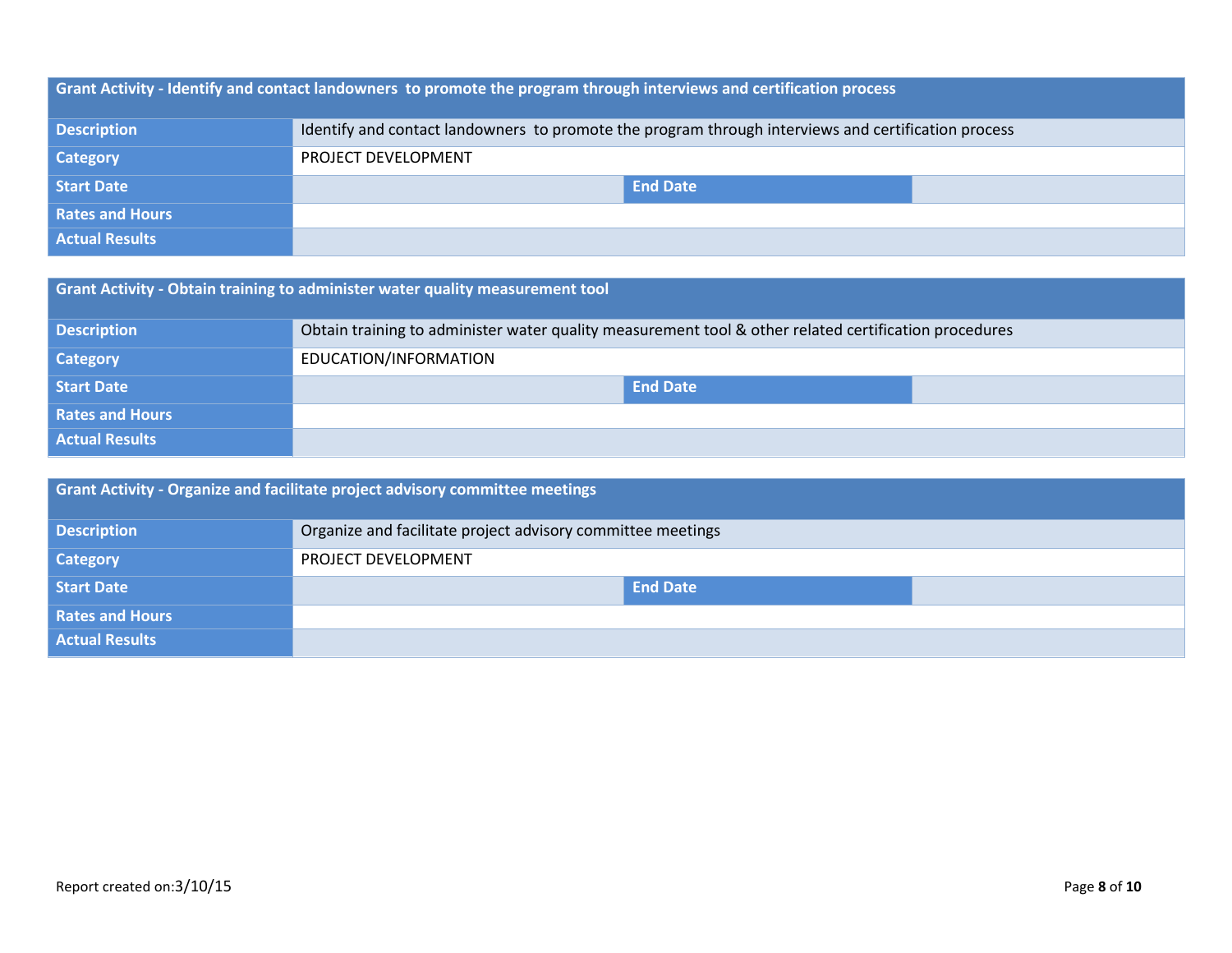| Grant Activity - Provide bi-weekly progress reports to MDA staff |                                                 |  |  |
|------------------------------------------------------------------|-------------------------------------------------|--|--|
| <b>Description</b>                                               | Provide bi-weekly progress reports to MDA staff |  |  |
| <b>Category</b>                                                  | ADMINISTRATION/COORDINATION                     |  |  |
| Start Date                                                       | <b>End Date</b>                                 |  |  |
| <b>Rates and Hours</b>                                           |                                                 |  |  |
| <b>Actual Results</b>                                            |                                                 |  |  |

### **Grant Attachments**

| <b>Document Name</b>                             | <b>Document Type</b>      | <b>Description</b>                                            |
|--------------------------------------------------|---------------------------|---------------------------------------------------------------|
| <b>2015 MAWQCP Pilot Amendment</b>               | <b>Grant Agreement</b>    | 2015 MAWQCP Pilot - Greater Blue Earth River Basin Alliance   |
| <b>All Details Report</b>                        | <b>Workflow Generated</b> | Workflow Generated - All Details Report - 01/30/2015          |
| <b>All Details Report</b>                        | <b>Workflow Generated</b> | Workflow Generated - All Details Report - 01/29/2015          |
| Disbursement Journal - Elm Creek - 10-31-14      | Grant                     | 2015 - MAWQCP Pilot (Greater Blue Earth River Basin Alliance) |
| Disbursement Journal - Elm Creek - 10-31-14      | Grant                     | 2015 - MAWQCP Pilot (Greater Blue Earth River Basin Alliance) |
| Disbursement Journal - Elm Creek - Updated 12-   | Grant                     | 2015 - MAWQCP Pilot (Greater Blue Earth River Basin Alliance) |
| $31 - 14$                                        |                           |                                                               |
| Elm Creek - GBERBA - Voucher - 8-1-14 to 8-31-   | Grant                     | 2015 - MAWQCP Pilot (Greater Blue Earth River Basin Alliance) |
| 14                                               |                           |                                                               |
| Elm Creek - Rural Advantage - Invoice #1 -       | Grant                     | 2015 - MAWQCP Pilot (Greater Blue Earth River Basin Alliance) |
| <b>February 2014</b>                             |                           |                                                               |
| Elm Creek - Rural Advantage - Invoice #10 -      | Grant                     | 2015 - MAWQCP Pilot (Greater Blue Earth River Basin Alliance) |
| December 2014                                    |                           |                                                               |
| Elm Creek - Rural Advantage - Invoice #11 -      | Grant                     | 2015 - MAWQCP Pilot (Greater Blue Earth River Basin Alliance) |
| January 2015                                     |                           |                                                               |
| Elm Creek - Rural Advantage - Invoice #2 -       | Grant                     | 2015 - MAWQCP Pilot (Greater Blue Earth River Basin Alliance) |
| <b>March 2014</b>                                |                           |                                                               |
| Elm Creek - Rural Advantage - Invoice #3 - April | Grant                     | 2015 - MAWQCP Pilot (Greater Blue Earth River Basin Alliance) |
| - May 2014                                       |                           |                                                               |
| Elm Creek - Rural Advantage - Invoice #4 - June  | Grant                     | 2015 - MAWQCP Pilot (Greater Blue Earth River Basin Alliance) |
| 2014                                             |                           |                                                               |